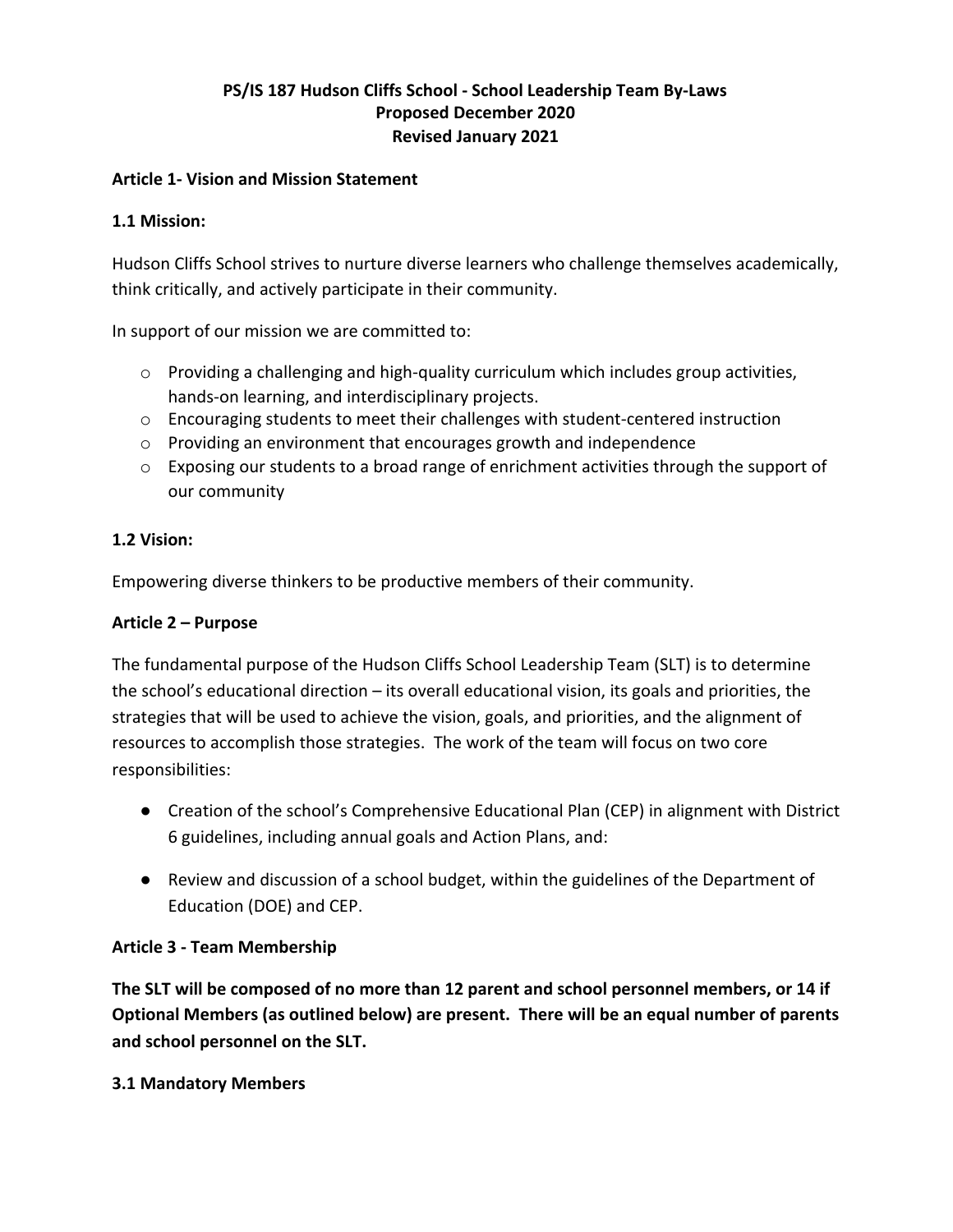The only mandatory members of an SLT are the Principal, PA/PTA President, and UFT designee; the remainder of the parent and personnel members will be elected by their constituents. A sample SLT membership may be comprised as follows:

# **Staff:**

a. Principal b. UFT chapter leader or designee c. up to 4 teacher representatives

**Parents:** a. Parent Teacher Organization (PTO) president b. up to 5 parent representatives

## **3.2 Optional Members**

Two additional optional members are invited to sit on the SLT:

A Representative of a Community Based Organization (CBO) may be invited to join the SLT as a non-voting participant by majority vote for a term of one year.

*In addition, one student member may attend. Student members will be selected by the student body and shall serve for a period of one year. The SLT suggests that student members should be drawn from the elected Student Government of the I.S., and that any Officer of the elected Student Government may serve as the Student Member in any given SLT meeting; and that Student Government Officers may attend in rotation or in each others' place as needed.*

*Student and CBO team members will be included in the total number of team members, but will not be counted when determining the balance of parent and staff members.*

# **3.3 Length of Term**

The length of term for team members shall be two years, from July 1 through June 30, with exceptions for vacancy or emergency circumstances necessitating postponement of SLT elections. Team members are limited to two consecutive terms; terms may be served consecutive or staggered. If no other willing, eligible candidate is identified for a particular constituent group, a member may be elected for an additional term.

## **3.4 Election to SLT**

Election to the SLT follows the Chancellor's Regulation (A-655) and is detailed in Article 6 of these ByLaws, below.

## **3.5 Organizational Structure:**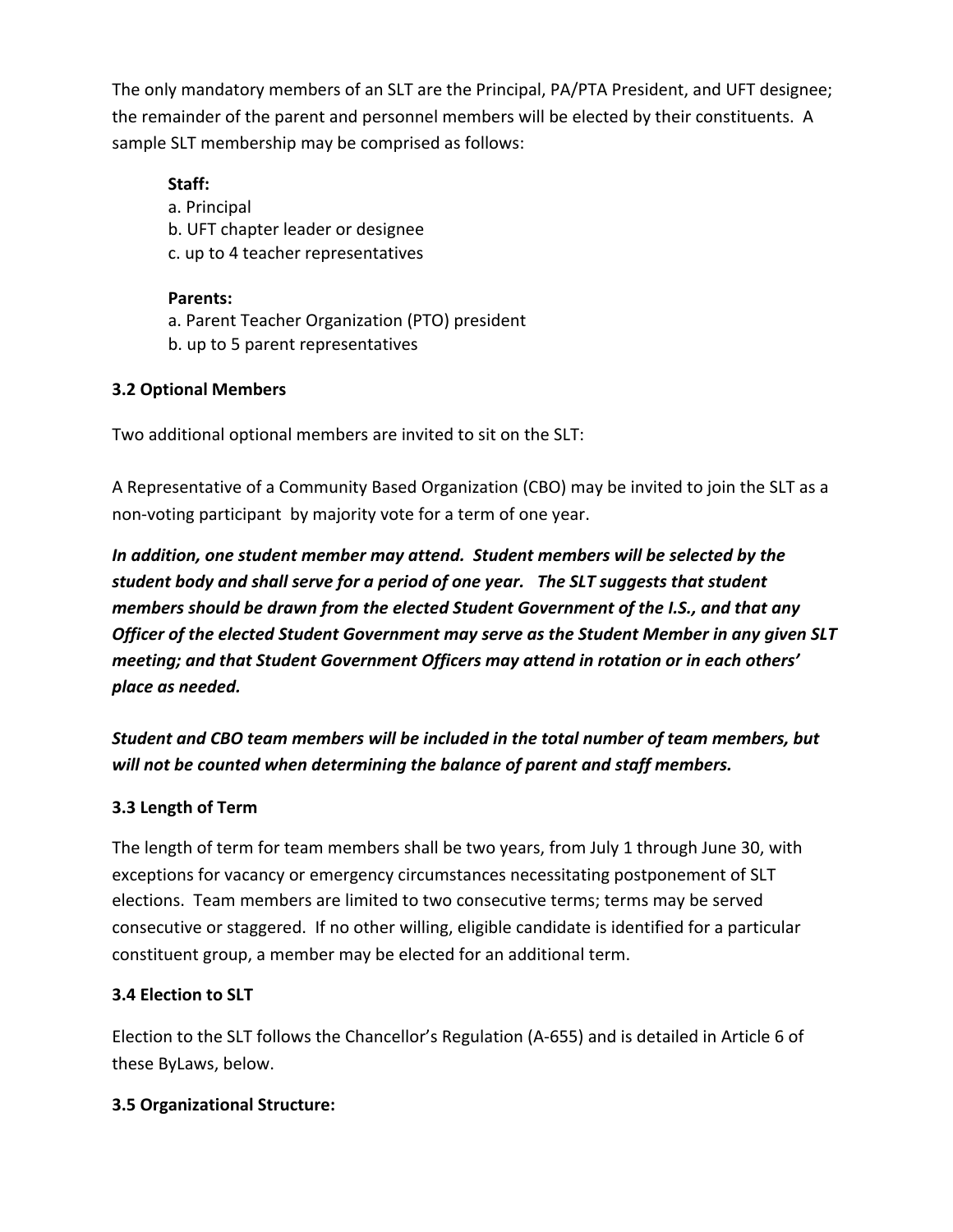- Chairperson(s), Co-Chairpersons
- Secretary
- Timekeeper

## **3.6 Selection and Roles of Chairperson/Co-Chairpersons/Secretary/Timekeeper**

- **A Chairperson or Co-Chairpersons, a Secretary, and a Timekeeper shall be elected from within the membership of the SLT at the first meeting of the school year\*\*; each shall serve for a term of one school year through June 30 of the following year, with exceptions made for extenuating circumstances (such as meetings over the summer).**
- If the team opts to elect Co-Chairpersons, they will share the role and responsibilities of Chairperson as outlined in these bylaws. There shall be a parent and staff representative when choosing co-chairpersons. Alternates may also be chosen.
- The role of Chairperson(s) shall be to ensure that team meetings are effectively organized; preside at all meetings; facilitate discussion(s) during meetings; coordinate team and subcommittee efforts; work in conjunction with the principal in planning the agendas, and ensure that members maintain their focus on educational issues.
- The Chairperson(s) will be responsible for overseeing online communication system, including but not limited to organizing email work process.
- The Chairperson(s) shall be responsible for agenda coordination, internal SLT communication and the calendar.
- The Chairperson(s) shall also serve as Facilitator and shall advise the team members on matters of Parliamentary procedure. As Facilitator, the Chairperson shall also assist in the interpretation of rules and procedural requirements and in the preparation for the proper handling of various agenda items within the day's order of business.
- The Secretary is responsible for taking and finalizing the minutes for posting on PTO and school website. Minutes will be shared in draft as soon as practicable after each regular meeting of the SLT, and will be reviewed and approved for posting at the following regular meeting. The secretary may designate people to facilitate or complete any of the above tasks.
- Timekeeper will monitor discussion and keep agenda items to their allotted time. If the discussion exceeds 15 minutes it is the responsibility of the timekeeper to table the conversation to ensure that all other business is effectively and efficiently addressed.

\*\* in the event of extenuating circumstances necessitating postponement of SLT elections, the Chairperson(s), Secretary and Timekeeper will be elected at the first meeting of any school year at which all newly elected members are present.

## **Article 4 – Roles and Responsibilities**

**4.1** Team members, including those additional roles outlined in these bylaws, are responsible for: participating in the development and review of the Comprehensive Educational Plan (CEP) including goals and objectives; ensuring that the budget is aligned to support the CEP; working collaboratively with their team members by sharing their ideas and concerns and listening to the ideas and concerns of others; engaging in collaborative problem-solving and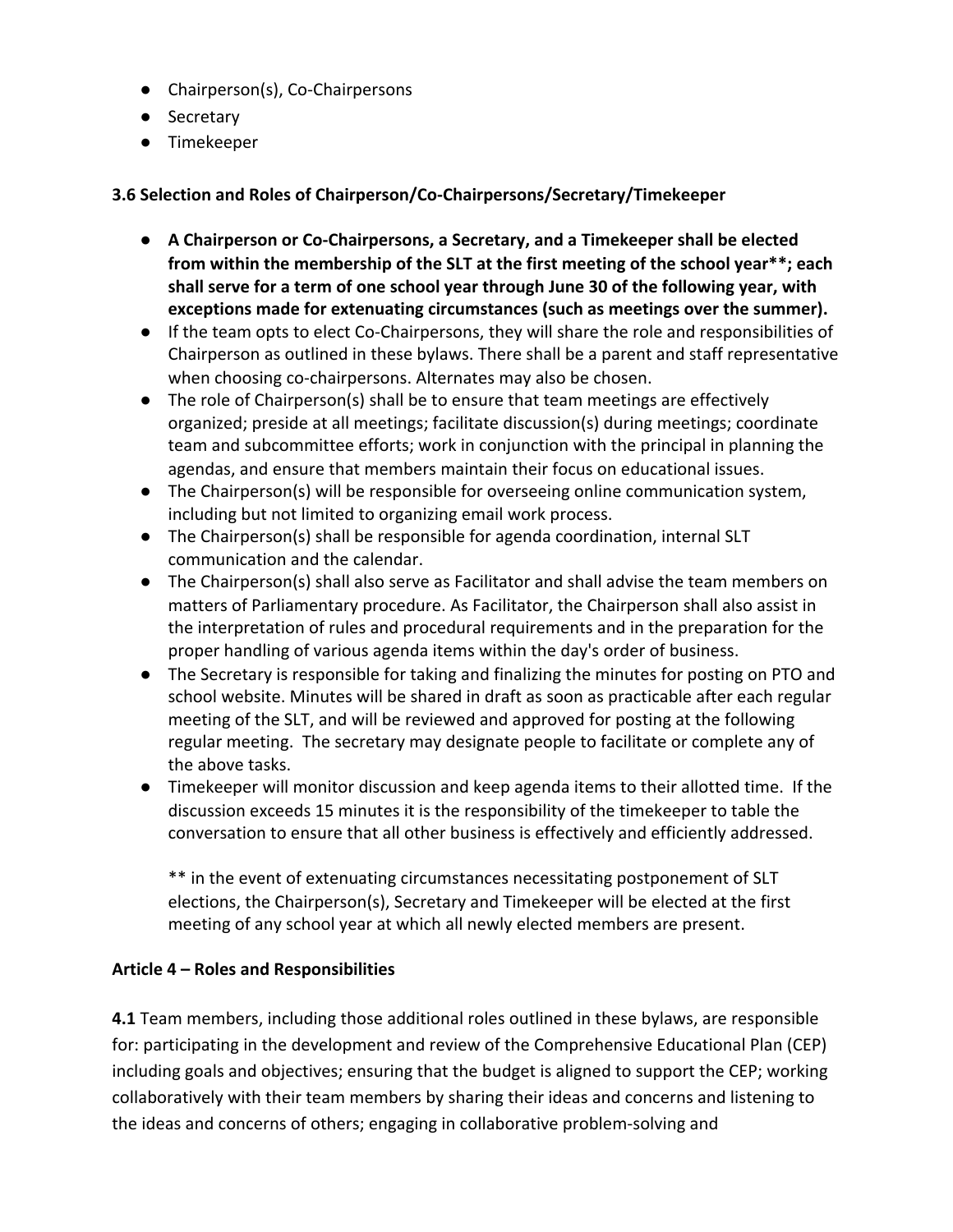solution-seeking that will lead to consensus-based decisions that meet the needs of all students; sharing the views of their constituencies with the team; engaging in conflict-resolution processes when necessary.

**4.2** Team members have these added responsibilities: to attend all team meetings; to identify concerns and issues, related to the CEP, to be discussed during SLT meetings; to review minutes and give feedback; chair and/or serve on team sub-committees; and to communicate with the entire school community. When forming sub-committees the team may consider accepting members of the school community as volunteers. Each sub-committee must include at least one member of the SLT. Subcommittees may meet in person or discuss matters electronically. All recommendations of sub-committees are subject to the approval of the leadership team.

**4.3** Members agree to arrive on time, to leave on time, and not to engage in side conversations. Comments should be made respectfully.

**4.4** The SLT is not responsible for hiring and firing school staff and personnel issues are confidential and not shared with the SLT.

**4.5** Parent and community members (if any) of the SLT shall adhere to the Ethics Code (Chancellor's Regulation D-120). The Ethics Code does not apply to staff members, who are covered by the much more restrictive Conflicts of Interest Law, which is applicable to all Board of Education employees.

**4.6** Evaluation - As part of the CEP process, the team will review pupil achievement data in doing the needs assessment and in evaluating the implementation of the plan. The team recognizes that test scores do not necessarily constitute the entire results required to evaluate success.

**4.7** Limitations - The SLT may not discuss the evaluation and/or rating of staff members or deal with problems involving individual staff, students or parents. The team may not make decisions in an area over which it has no authority or which would:

- Violate confidentiality rights of staff, parents or students
- Violate a collective bargaining agreement
- Violate any city, state or federal law or regulation or violate Department of Education or District policy
- Entail a commitment to any expenditure for which funds are not available
- Affect other schools or organizations which are not a party to the agreement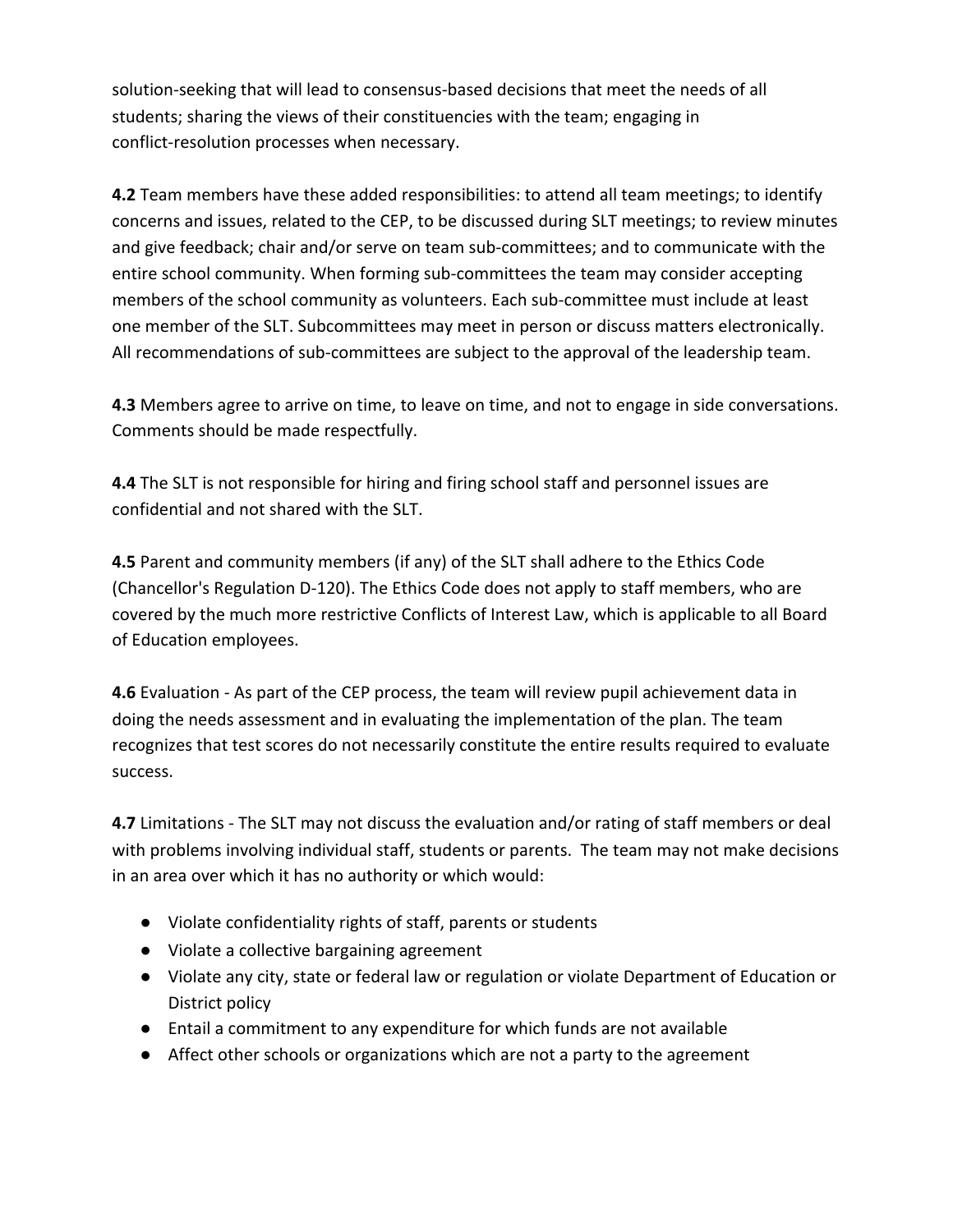**4.8** SLT members will bring to the SLT issues and concerns that are representative of the parent or student population. Care should be taken to not focus on individual child issues, but rather issues that are affecting the school community as a whole.

Members of the school community who are not team members may bring matters of concern regarding the CEP to SLT members. If appropriate and relevant, the item will be added to the next meeting's agenda. The SLT member will discuss the topic on behalf of the constituent. After this meeting, if the constituent feels their concerns have not been adequately addressed, they will either be directed to administration or they may request from the SLT chair to present at the following meeting for 3-5 minutes. A subcommittee may be formed to further explore the issue, as necessary.

**4.9** All e-mails or other electronic communications between SLT members are considered confidential and for the eyes of SLT members only.

## **Article 5 – Team Meetings**

# **5.1 Schedule of Meetings**

- The minimum number of meetings during the school year shall be ten, scheduled at monthly intervals. Additional meetings will be scheduled as needed. Meetings will be scheduled at a time that is convenient for most members on the team. Members will be polled each year to determine the time most convenient for team meetings.
- Members who miss more than two consecutive meetings without good cause may be subject to removal from the team with the exception of mandatory members.
- Meetings are to be held at the school, unless extenuating circumstances prevent this. In the event that meetings must be held virtually the Principal or SLT Chairperson will circulate an online meeting platform link ahead of the meeting.
- Special meetings may be called by the SLT. When a special meeting is called, a notice shall be posted. Special meetings shall follow the guidelines for regularly scheduled meetings.

# **5.2 Notice of Team Meetings**

The team will establish a yearly calendar that will be posted on the School Website, in the Main Office, and sent out in monthly parent bulletins. The calendar shall be distributed at the first meeting of the PTO each year. The chairperson will remind members of all meetings at least one week in advance, and will circulate a link for virtual meeting as needed.

## **5.3 Meeting Attendance**

- Team members are expected to attend all meetings. The Chairperson must be contacted in advance of the meeting if a team member is unable to attend.
- The regularly scheduled team meetings will be open to the entire school community for observation. Non-members are encouraged to bring issues of concern to their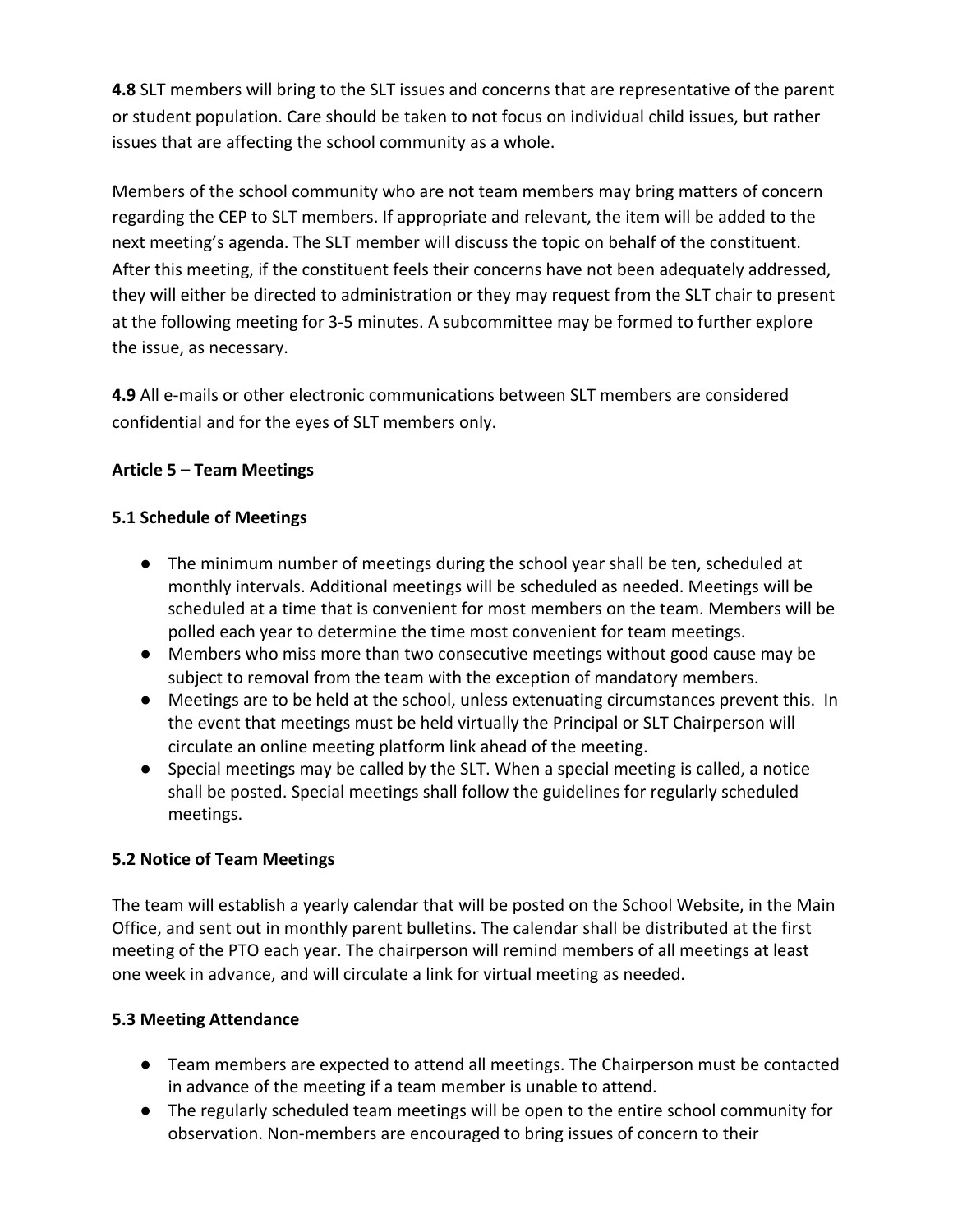constituent representative(s) on the team prior to team meetings. Requests for topics of discussion should be submitted in writing a minimum of one week in advance of the meeting date. The Chairperson(s) will seek consensus among members to determine whether the requested topic falls under SLT jurisdiction or should be raised at a different venue. Non-members must attend as silent observers, but shall address any further concerns to SLT members after the adjournment of the meeting.

#### **5.4 Quorum**

The quorum of members needed to make decisions at team meetings shall be 1/2. This will require the presence of 1 administrator or designee, 2 staff members, and 3 parent members.

#### **5.5 Order of Business**

A draft agenda shall be distributed via email one week before the meeting, and any additions or revisions will be finalized prior to the meeting.

The agenda shall follow the format below:

- o Review and Approval of Minutes (to be distributed prior to meeting)
- o Budget (minimum of twice a year)
- o CEP goals (as needed)
- o Review of Old Business (20-30 minutes)
- o Sub-committee Reports (10-15 minutes per committee)
- o New Business (15 minutes, new business agenda items submitted to chairperson or co-chairperson)

#### **5.6 Conduct of Meeting Attendees**

Any attendee who behaves in a manner during meetings that is disruptive and undermines the work of the team may be removed by consensus of the remaining team members.

#### **Article 6- Team Member Elections**

To ensure that all members of the school community shall have the opportunity to participate and encourage the broadest possible participation, parents and staff will be elected by their own constituent group in an election that is widely advertised, with reasonable advance notice, open to all members of the constituent group and in a way that is public and perceived to be fair and unbiased.

**6.1** Parent members are elected after the PTO officer elections. Elections usually happen in the spring, but may be postponed in extenuating circumstances. The parent member elections are conducted in the same manner as the PTO officer elections as described in the PTO bylaws.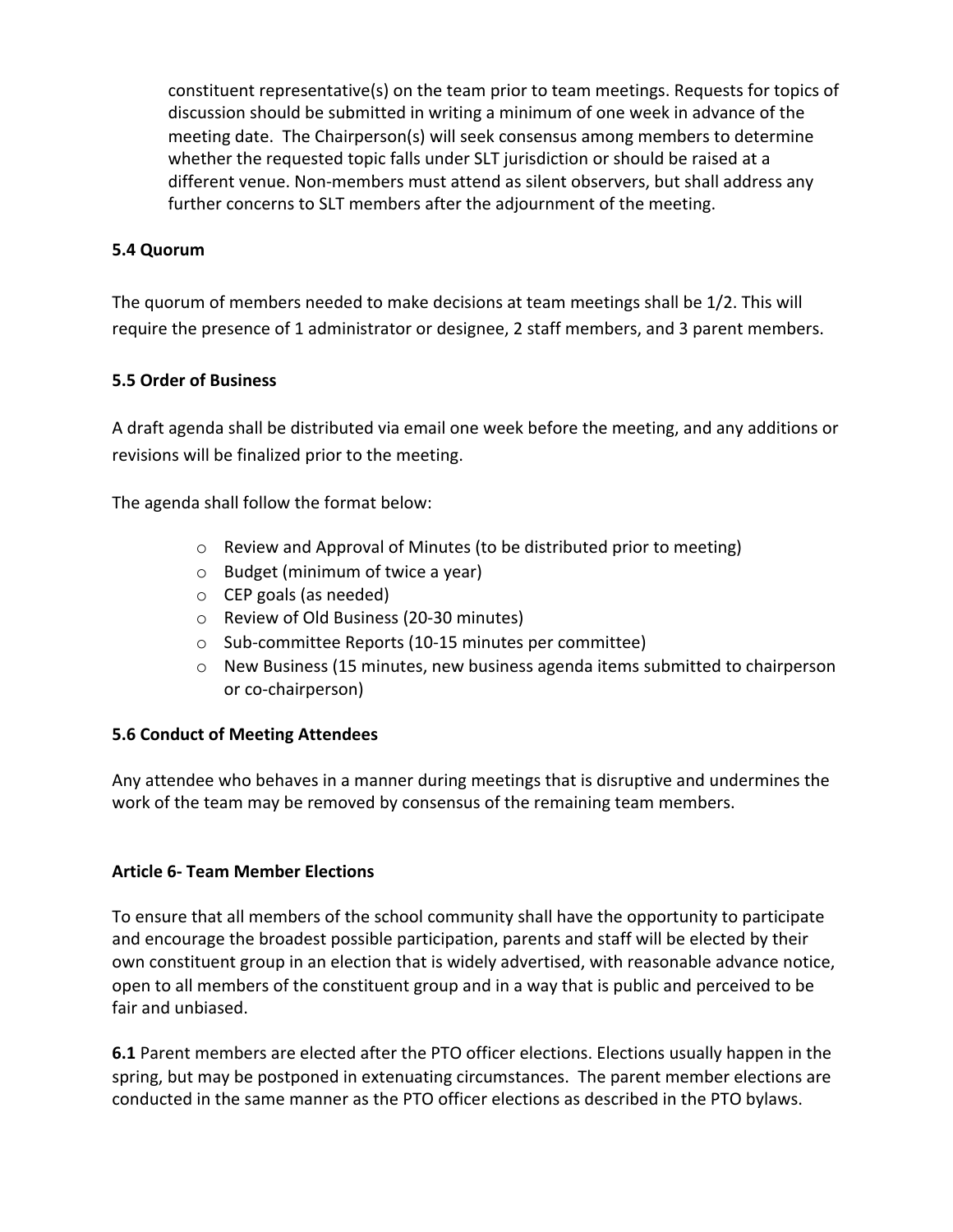Elections for parent member representatives must allow for a minimum of ten calendar days' notice.

**6.2** In the event of a resignation, termination of eligibility, loss of team membership due to removal, or any other reason, an election to fill these vacancies will be held by the appropriate constituent group prior to the next scheduled team meeting. Team members elected to fill vacancies shall be eligible to serve until the completion of that term.

## **Article 7- Removal of a Team Member**

Team members who have 2 unexcused absences; and/or fail to perform their roles and responsibilities as outlined in these bylaws; and/or behave in a manner during meetings that is disruptive and undermines the work of the team may be removed by consensus of the remaining team members.

**7.1** The process for removing a team member(s) shall require that the team have a quorum of members present; that they reach consensus in their decision to remove the member(s); and when the member resigns or is removed the vacancy will be advertised to the appropriate constituent group and an election will be held in accordance with these bylaws. The member shall be officially notified in writing by the team of its decision. The letter shall include the reason for the removal and the member's right to appeal the decision. The letter shall be signed by the chairperson or co-chairpersons and shall be sent by registered return receipt mail delivery to ensure proper notification and receipt.

## **Article 8 - Decision-Making**

The team will develop methods for engaging in a collaborative problem-solving and solution seeking that will lead to consensus-based decisions and, when necessary, effective conflict resolution strategies.

Consensus will be the team's primary decision-making tool.

In the spirit of meaningful collaborative decision-making, should an issue arise resulting in an impasse due to the non-agreement on the part of one team member the team will table the issue for one meeting. The dissenting team member will prepare a brief statement of interest and present their views during the "old business" portion of the agenda. The entire team will then work toward consensus on the issue during the meeting. If deemed necessary, the SLT may also appoint or establish a subcommittee to do research or bring in someone with expertise on the topic under discussion. If consensus still cannot be reached, the team should contact the Parent Coordinator for further assistance.

In cases where an urgent or time-sensitive decision must be made and the entire team cannot be consulted or reach consensus, the team must contact the appropriate Parent Coordinator for further assistance.

## **Article 9- Conflict Resolution**